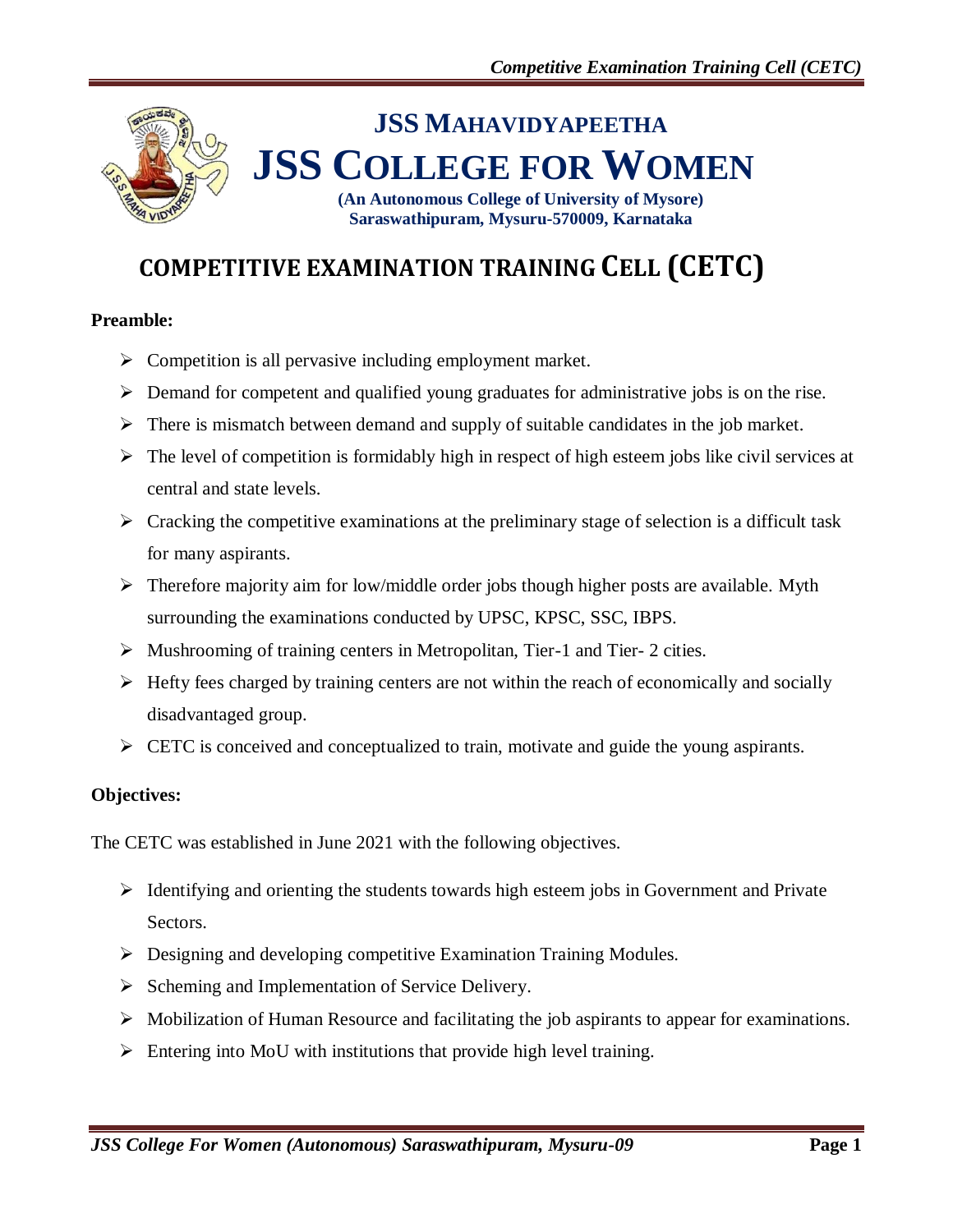### **Composition of CETC**

| <b>Name</b>            | <b>Designation</b>                                                         | <b>Status</b>           |
|------------------------|----------------------------------------------------------------------------|-------------------------|
| Dr. Suresha K V        | Principal                                                                  | Chair person            |
| Dr. N Mahadevaswamy    | Asst. Professor & Head, Department of History                              | Coordinator             |
| Dr. H B Suresh         | Dean Academic                                                              | Members                 |
| Dr. Rechanna           | Associate Professor and Head, Department of<br>Commerce                    |                         |
| Smt. Nalina kumari D M | Asst. Professor and PRO                                                    |                         |
| Dr. Lokeshwari D M     | Asst Professor and Head, Dept. of Chemistry                                |                         |
| Sri. Abhijith Singh M  | Asst. Professor and Head, Dept. of Bio technology                          |                         |
| Sri. Swamy M M         | Asst. Professor and Controller of Examinations                             |                         |
| Sri. Santhosh K        | Asst. Professor and Placement Officer, Dept. of<br><b>Computer Science</b> |                         |
| Sri. Manjunath H N     | Librarian                                                                  |                         |
| Dr. L. Nanjundaswamy   | Asst. Director UGC HRDC UoM, Manasagangothri<br>Mysuru.                    |                         |
| Mrs. Kalpashree, KAS   | Administrative Officer, Govt. Medical college,<br>Hasan                    | <b>Special Invitees</b> |
| J. P. Sushma, KAS      | Assistant Director, District Treasury, Chitradurga.                        |                         |
| Smt. Shashikala        | Police Inspector, Karnataka State Police Service                           |                         |

### **Highlights of the library**:

- $\triangleright$  Collection of 3740 books on competitive examinations
- Weekly/Fortnightly/Monthly Magazines for reference
- $\triangleright$  Subject Dictionaries
- > Reports
- $\triangleright$  Browsing facility
- E-Learning Facility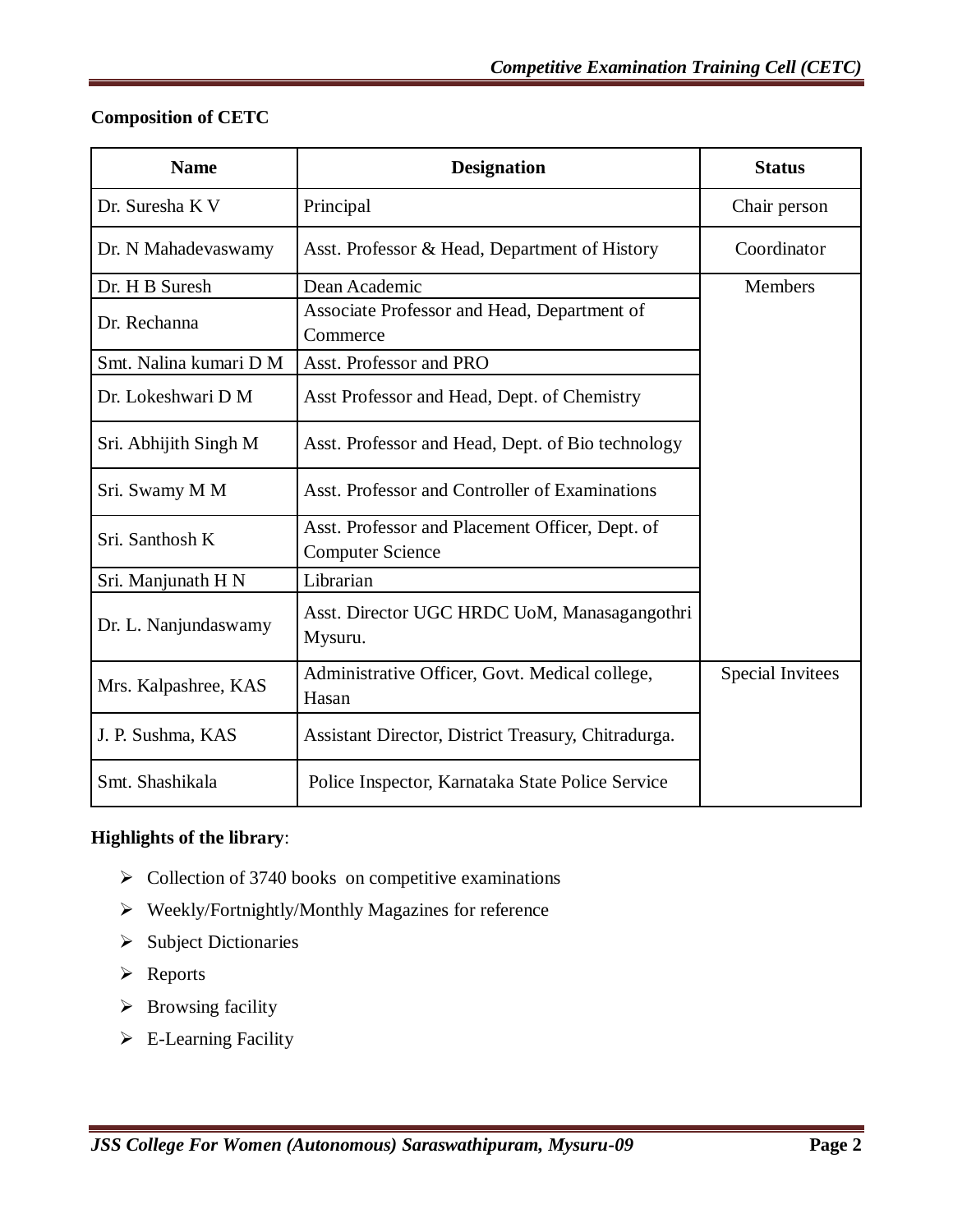### **In House Resource persons**

| SI. No.          | <b>Name</b>           | <b>Subject</b>          |
|------------------|-----------------------|-------------------------|
| 1.               | Dr. Suresha K V       | Commerce                |
| $\overline{2}$ . | Dr. Mahadeva Swamy. N | History                 |
| $\overline{3}$ . | Dr. Lokeshwari D M    | Chemistry               |
| $\overline{4}$ . | Smt. Nagalambike N    | Geography               |
| 5 <sub>1</sub>   | Sri R S Kumar         | Kannada                 |
| 6.               | Smt. Roopa            | Economics               |
| 7.               | H G Pradeep           | <b>Computer Science</b> |
| 8.               | Gnaneswari C          | Zoology                 |
| 9.               | M M Swamy             | <b>Botany</b>           |
| 10.              | Dr. V Saritha         | Biotechnology           |
| 11.              | Smt. Lalithamba M B   | English                 |
| 12.              | Abhijith Singh        | Biotechnology           |
| 13.              | Santhosh K            | Science and Technology  |
| 14.              | <b>Mahadev Prasad</b> | Microbiology            |
| 15.              | Smt. B Sowmya         | Physics                 |
| 16.              | Smt. Prathibha Urs    | <b>Mathematics</b>      |
| 17.              | Supal swroopa rani    | English                 |
| 18.              | Sri. Somanna          | History                 |

## **Resource Persons (External)**

| Sl. No. | <b>Name</b>              | <b>Subject</b>                            |
|---------|--------------------------|-------------------------------------------|
|         | Shri. A. Balasubramanyan | Geography                                 |
|         | Sri. Subramanian         | <b>Current affairs and Mental Ability</b> |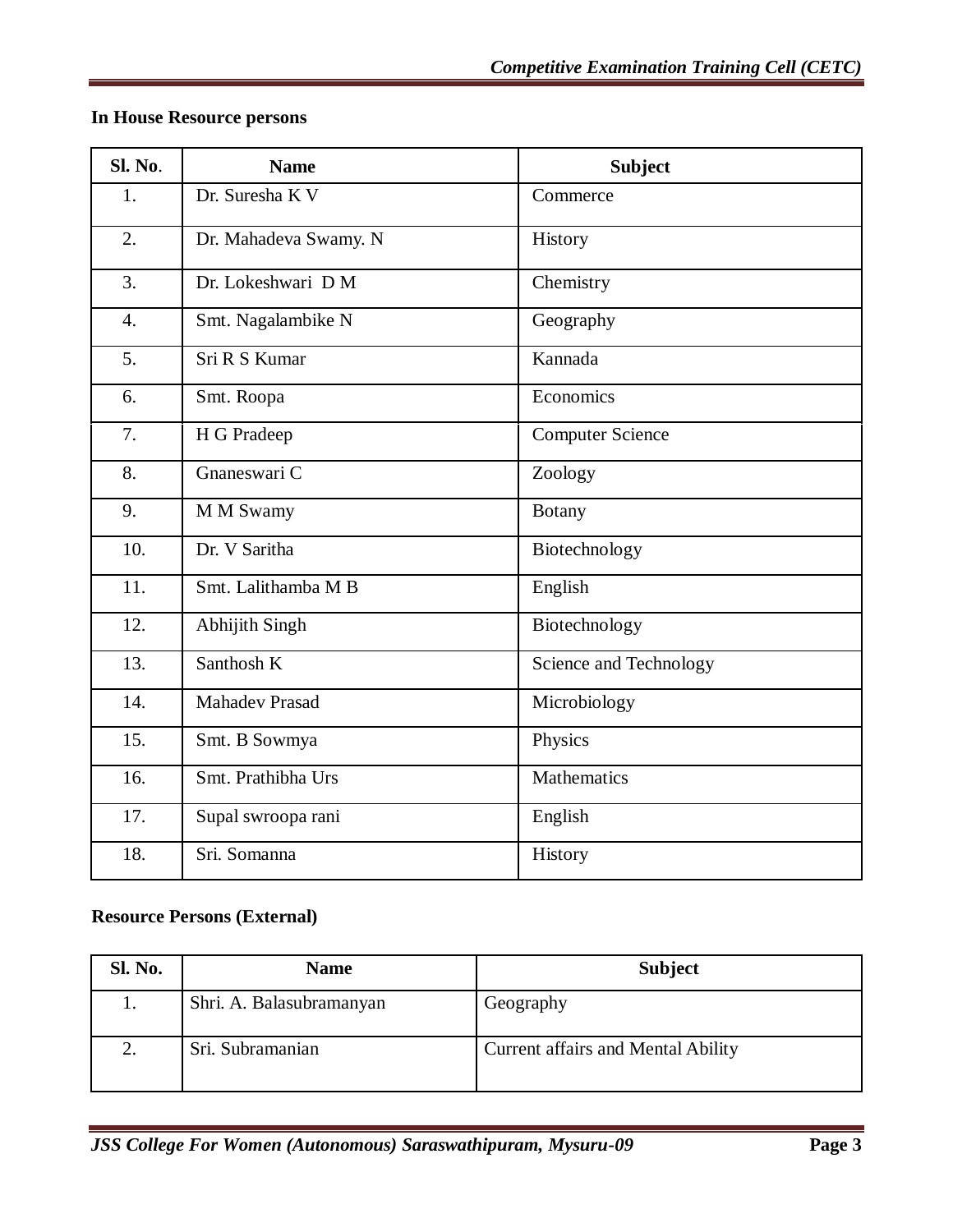| 3. | Sri. Honnaiah         | Geography                       |
|----|-----------------------|---------------------------------|
| 4. | Prof. R.M. Chintamani | Economics                       |
| 5. | Sri. Parashivamurthy  | <b>Commerce and Life Skills</b> |
| 6. | Dr. S. Nataraju       | <b>International Relations</b>  |
| 7. | Sri. Murthy           | <b>Banking Exams</b>            |
| 8. | Sri. Venkataram       | <b>Banking</b>                  |
| 9. | Krishna Murthy        | Mental Ability                  |

### **Identification and Selection of Students:**

- $\triangleright$  Through Tests (MCQ)
- $\triangleright$  Counseling

### **Plans:**

- $\triangleright$  To organize workshops for Faculty Members
- $\triangleright$  To organize syllabus workshop
- Arrange special Lectures (Inviting Successful Candidates and Professional Trainers)
- Arrange Quiz Programmes
- > Arrange Debate Competition

### **Priority:**

- **First year:** Creating awareness of Basic concepts in Competitive examination, Motivation and Counseling
- **Second year:** Creating awareness about targeting Subjects, inter collegiate debate and essay competition
- **Third Year:** Subject and GK Training, inter collegiate debate and essay competition
- **Fourth Year/ PG:** Subject and GK Training

### **Existing Infra structure:**

 $\triangleright$  Auditorium Seating Capacity of 450 Students